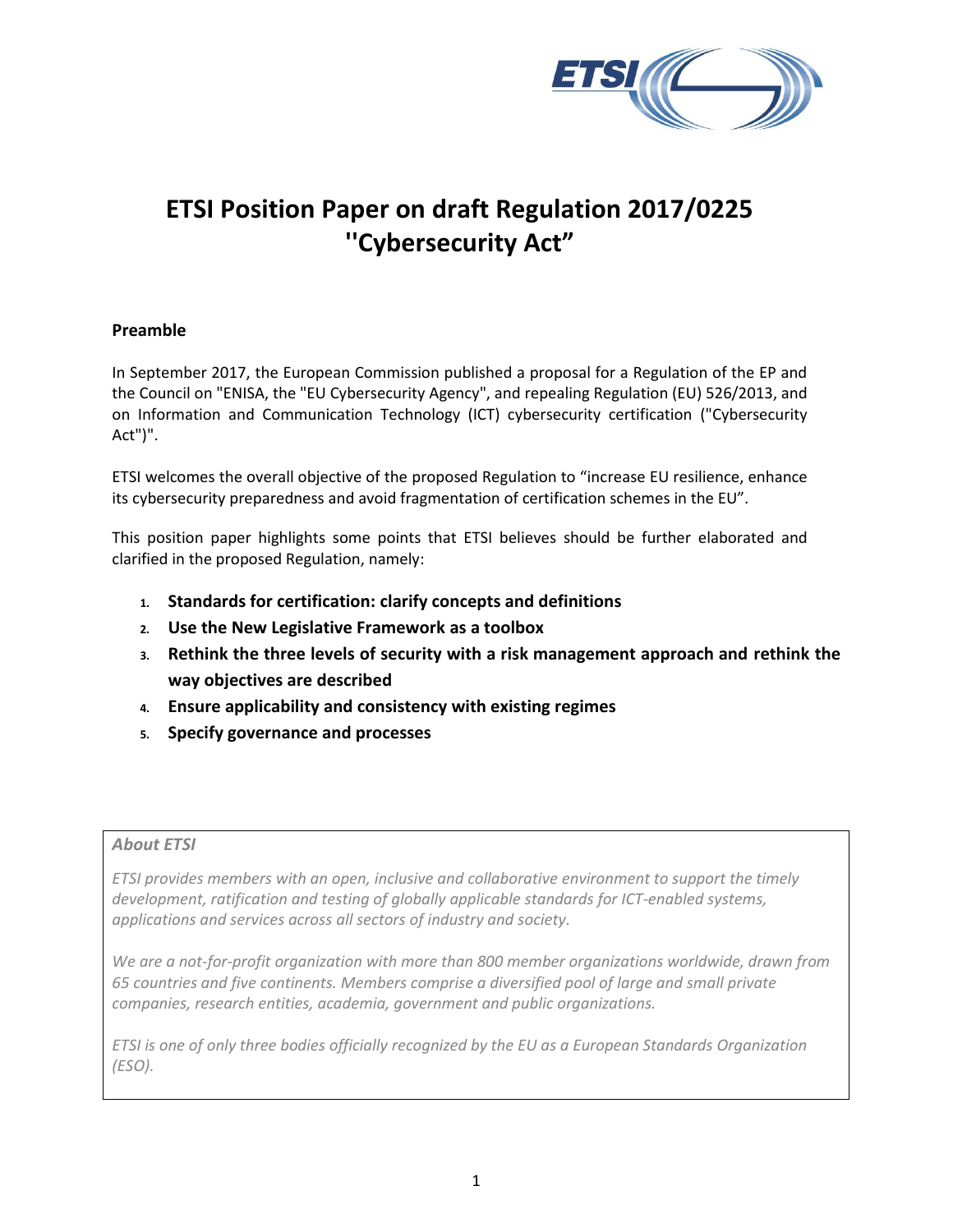

## **1. Standards for certification: clarify concepts and definitions**

There is no effective certification without standards.

Standards define and clarify methods and processes by which secure systems can be built and how essential requirements can be fulfilled. Standards developed using open and consensus –based processes, provide a solid foundation for all stakeholders. Industry can implement these standards into products and technology offerings and do accurate and robust development accordingly.

Certification without having clear standards against which certification is performed creates obscurity and uncertainty for market players, public authorities and ultimately end users.

Regulation (EU) No 1025/2012 is the primary EU standardisation legislation and gives definitions for reaching compliance with requirements of standards, technical specifications and ICT technical specifications.

A certification scheme, as proposed in the draft Regulation needs to identify a standard, technical specification or ICT technical specification which forms the basis for reaching a certain level of cybersecurity and meet respective cybersecurity requirements.

This process should explicitly follow the procedure as defined in ISO/IEC 17067:2013<sup>1</sup> chapter 6 which describes the "Development and operation of a product certification scheme". According to this international standard, a certification scheme should specify "the requirements against which the products are evaluated, by reference to standards or other normative documents (…)".

**ETSI recommends that this fundamental relationship between standards and certification schemes is unambiguously and explicitly described in the draft Regulation.** 

l

<sup>&</sup>lt;sup>1</sup> Conformity assessment  $-$  Fundamentals of product certification and guidelines for product<sup>1</sup> certification schemes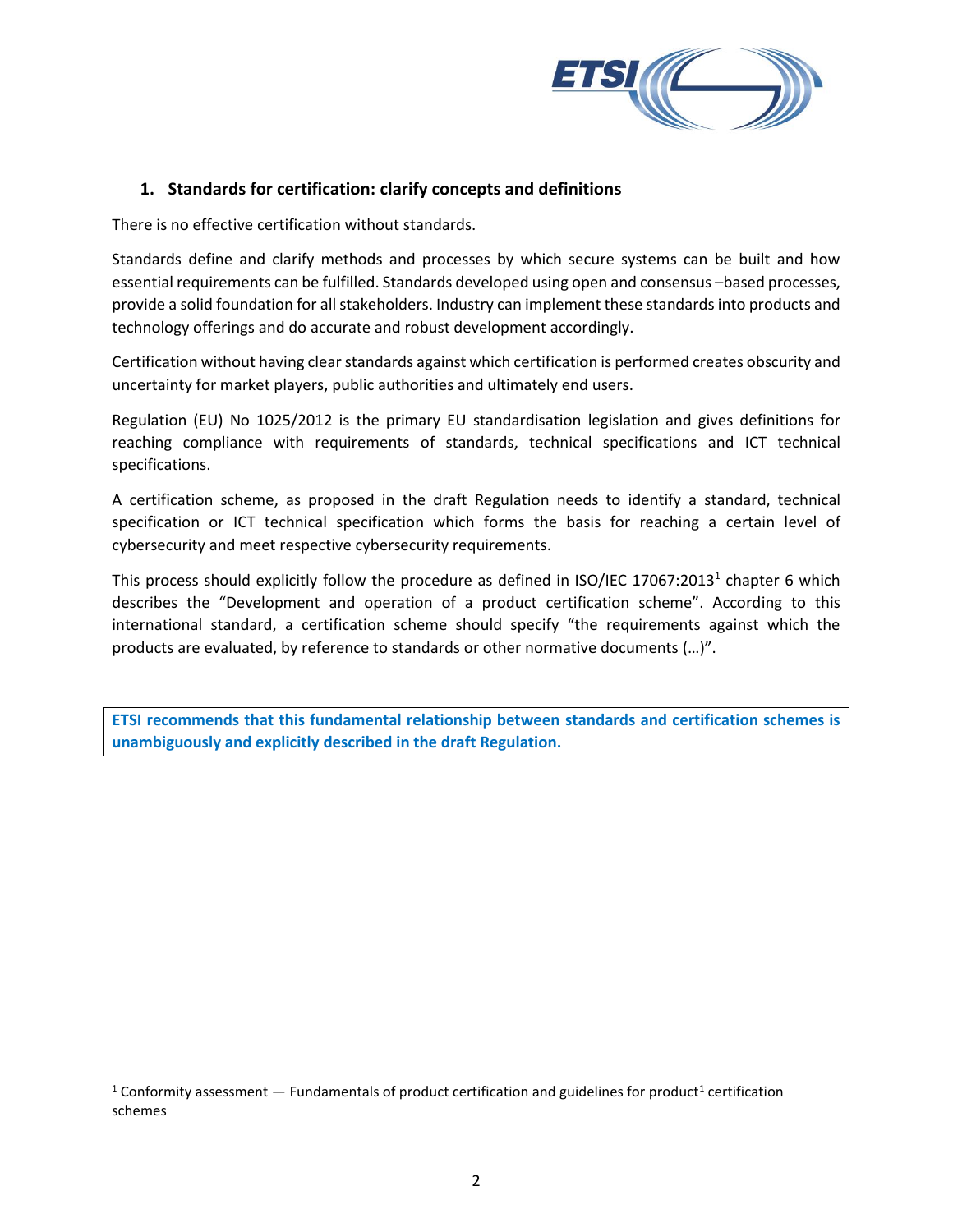

## **2. Use the New Legislative Framework (NLF<sup>2</sup> ) as a toolbox**

In the Single Market, the New Legislative Framework (formerly referred to as "New Approach") laid down the rules and processes for gaining market access in Europe and for operating under the Presumption of Conformity:

- (i) Essential/core requirements are set by governments/regulators;
- (ii) Standards are developed alongside WTO-TBT principles<sup>3</sup> by all interested parties, whether public or private entities, defining methods and processes for how to meet the requirements;
- (iii) Conformity Assessment (including self-assessment) may be carried out against the relevant standard, confirmed in a supplier's Declaration of Conformity on which basis market access to the European harmonised market is granted on the basis of the Presumption of Conformity.

The process of the NLF provides a clear approach regarding requirement setting  $-$  standardisation  $$ conformity assessment.

This includes self-assessment which is, therefore, a proper process in Europe and is applied very rigorously. Self-assessment has worked well for many decades in regulated areas such as product safety and other technical fields.

It is also very much the model followed in the digital and ICT environments which are germane to cybersecurity- while some cybersecurity domains adopted  $3<sup>rd</sup>$  party assessment. In order to have synergy and consistency with the European and global digital markets, the concept and tools provided by the NLF should be (re)used as far as possible in the area of voluntary cybersecurity certification.

In this model, market surveillance authorities in member states supervise the process, and exert ex-post control, which is proving a powerful system both in terms of conformity as well as for time to market.

In particular, this proves very effective for SMEs to demonstrate compliance and reach high quality levels in their products and services in an efficient and cost-effective way, putting them into a better position to compete with large enterprises or multi-national companies.

**ETSI recommends that the NLF is used as a toolbox for the Cybersecurity Act and that the text is modified accordingly to include the clear sequence of \*requirements – standards – certification\* as well as self-assessment to determine conformity with specific requirements and standards.** 

<http://eur-lex.europa.eu/legalcontent/EN/TXT/HTML/?uri=CELEX:32012R1025&from=EN>

 $\overline{a}$ 

**<sup>2</sup>** New Legislative Framework [\(Regulation \(EC\) 765/2008,](http://eur-lex.europa.eu/legal-content/EN/TXT/?uri=CELEX:32008R0765&locale=en) [Decision 768/2008/EC,](http://eur-lex.europa.eu/legal-content/EN/TXT/?uri=CELEX:32008D0768&locale=en) [Regulation \(EC\) 764/2008\)](http://eur-lex.europa.eu/legal-content/EN/TXT/?uri=CELEX:32008R0764&locale=en)

Transparency, openness, impartiality and consensus, effectiveness and relevance, coherence, development dimension. See "International standards and the WTO TBT Agreement: Improving governance for regulatory alignment", ([https://www.wto.org/english/res\\_e/reser\\_e/ersd201306\\_e.pdf.](https://www.wto.org/english/res_e/reser_e/ersd201306_e.pdf) Also rendered in Annex 2 of EU regulation 1025/2012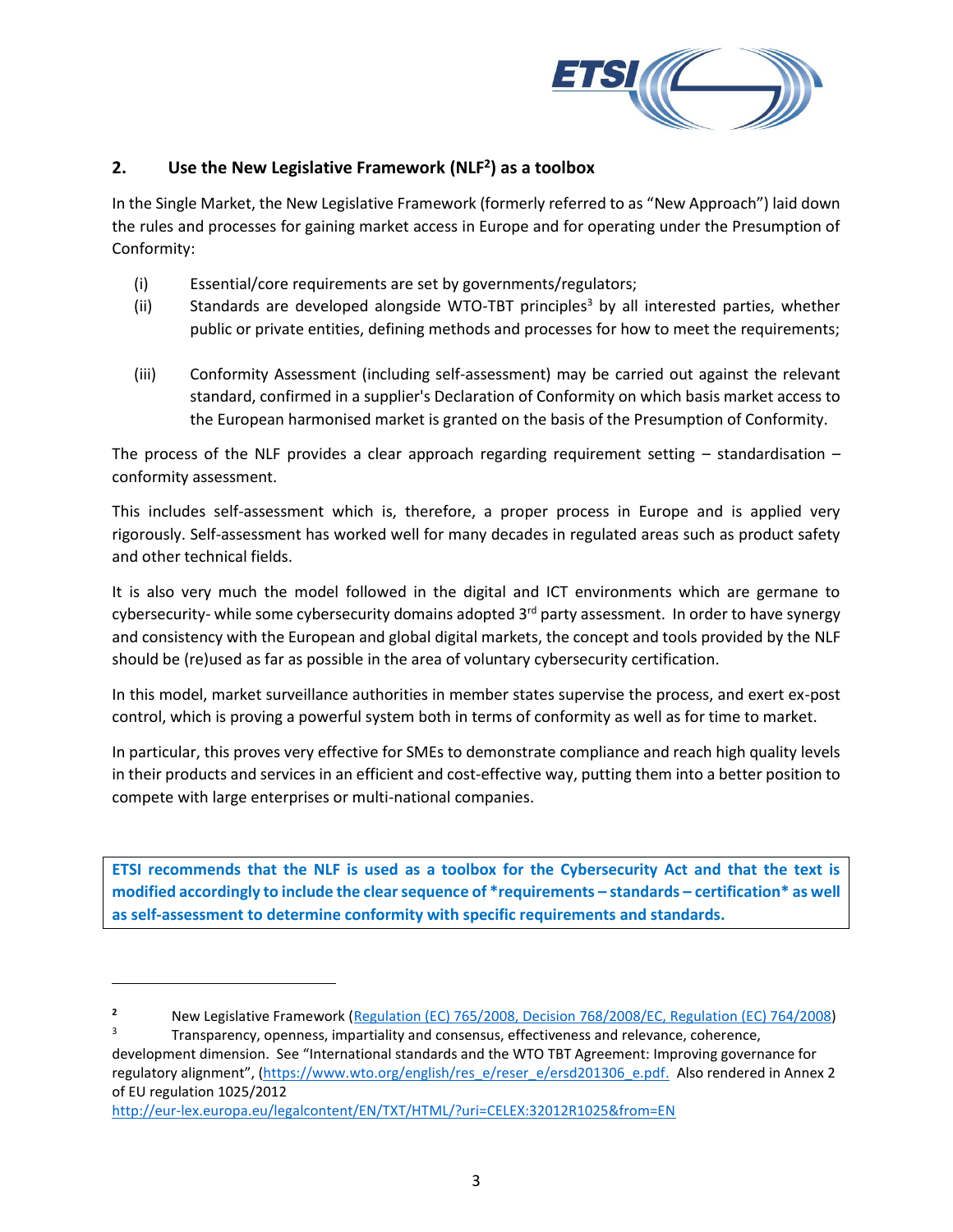

## **3. Rethink the three levels of security with a risk management approach and rethink the way objectives are described**

Cybersecurity is not a one size fits all concept. Good security on a cheap IoT sensor is a very different concept from security on a large and sensitive electronic database. It is extremely difficult to define "levels" that are consistent across the broad range of security risks and the corresponding security controls used to address them.

The proposed Regulation identifies three assurance levels of European certification schemes: basic, substantial and high (Art. 46).

In a fast moving environment in which security is context-sensitive, certification outcomes should be easy to understand and meaningful in security terms. This suggests a risk management approach and levels that are defined within each context – guided by clear regulatory objectives.

Standardisation provides the mechanism to react with the appropriate flexibility to requirements within a risk management framework approach and to provide respective standards.

**ETSI recommends that a risk management approach is adopted and that the definition of levels of assurance is left to market players.**

With regards to the description of the objectives, Art. 45 of the proposed Regulation contains a set of objectives for certification schemes that is misleading:

- The set is partial and misses objectives that address some of the core issues of cybersecurity
- The objectives are too technical and as a result are likely to become obsolete rapidly
- Sets of objectives for cybersecurity standards need to be complete and coherent, such as the set found in ISO/IEC 27001 – an incomplete set is potentially damaging
- Objectives change over time as technology and the threat landscape evolve standards have revision processes to deal with this. It is much more difficult to keep laws up to date.

**ETSI recommends that Art 45 is replaced with a much higher level of objectives that avoid technical issues entirely, which are best left to standards to address.**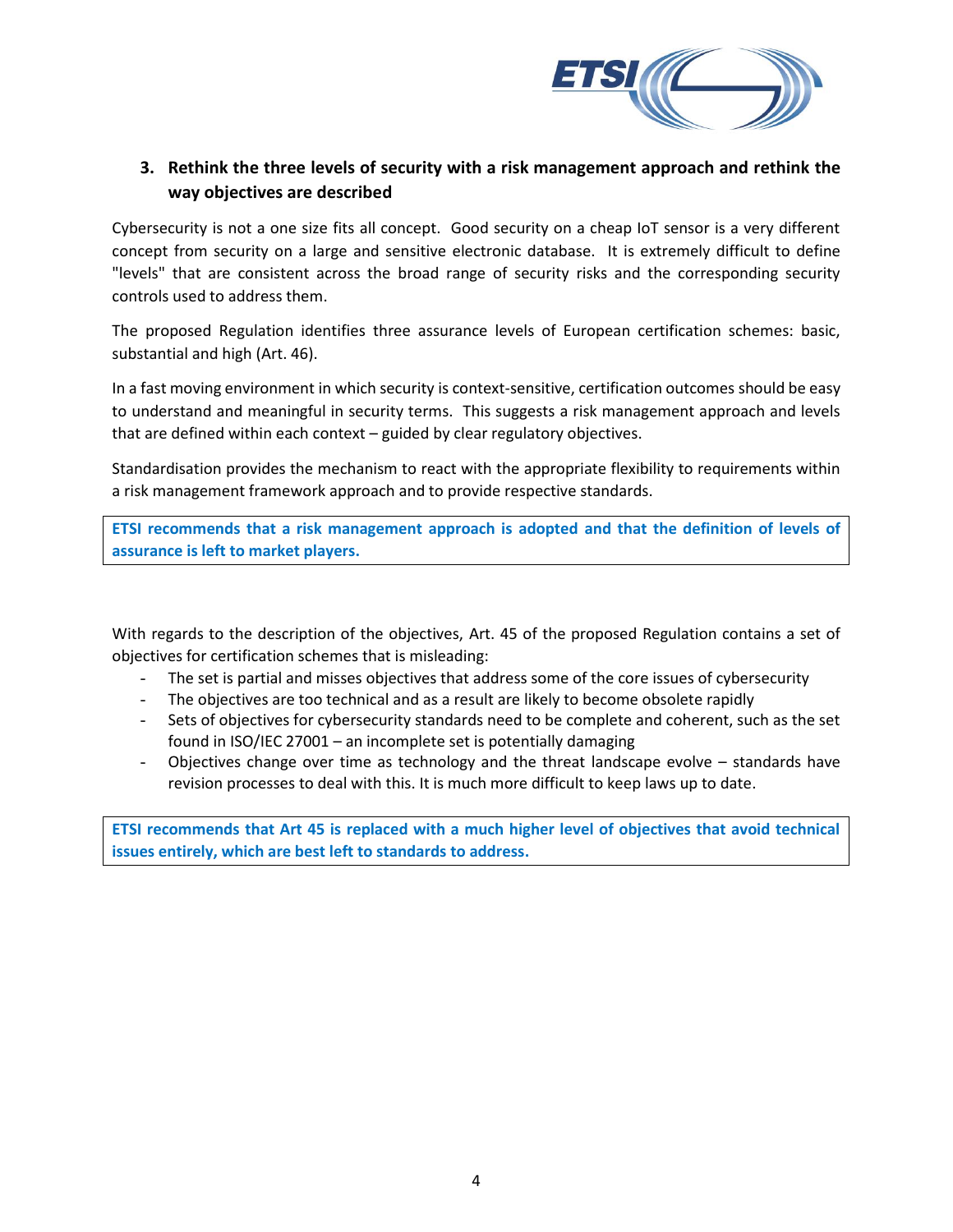

## **4. Applicability and consistency with existing regimes**

The proposed Regulation states that "the certification shall be voluntary, unless otherwise specified in Union Law" (Art. 48.2).

It should therefore be stated clearly that the certification framework should not apply for mandatory requirements in existing or future Union acts. Should there be mandatory requirements in Union acts, the NLF should apply. This does not exclude that the same standards that are used for voluntary certification may qualify for demonstrating compliance with mandatory requirements in Union acts and for giving a Supplier's Declaration of Conformity and operate under the Presumption of Conformity as laid down in Regulation 765/2008.

Similarly, national schemes for particular needs should not be excluded, neither should the use of SOG-IS or other regimes for national security or other related areas (noting that national security is not an EU competence in any case).

**ETSI recommends that the text clarifies how the proposed system will interact with existing certifications schemes in other Union acts, e.g. TCAM and the Radio Equipment Directive 2014/53/EU, and how the migration path from current national or SOG-IS MRA certification schemes will be organized.** 

*NOTE: There also needs to be an alignment with global developments in order to prevent segmented and expensive deviations from globally accepted concepts for European based industry.*

## **5. Governance and processes**

The proposed Regulation grants a substantially augmented role to ENISA, the "Cybersecurity Agency", but remains very vague about the processes and mechanisms to carry out its mission and interface with other bodies and agencies in EU and in Member States.

The proposed Regulation should clarify the processes by which ENISA will:

- Facilitate the establishment and take-up of European and international standards and other relevant global standards
- Liaise with standardisation bodies to ensure the appropriateness of standards used in approved schemes.
- Ensure a clear path by which industry and customers can give input to proposed certification schemes and also a path by which changes can be proposed by these stakeholders

Similarly, as per Art 44 of the proposed Regulation, only the Commission can request ENISA to produce certification frameworks. Member states in "the Group" (art 53) may propose to EC to request ENISA (to produce certification frameworks), but in any case the Commission is the gateway. Yet, the proposed Regulation leaves completely undocumented the "how" about this new Commission task: people, process, obligations of "the Commission", accountability.

**ETSI recommends that the proposed Regulation further clarifies and specifies the processes and governance of these new missions granted to both ENISA and the European Commission.**